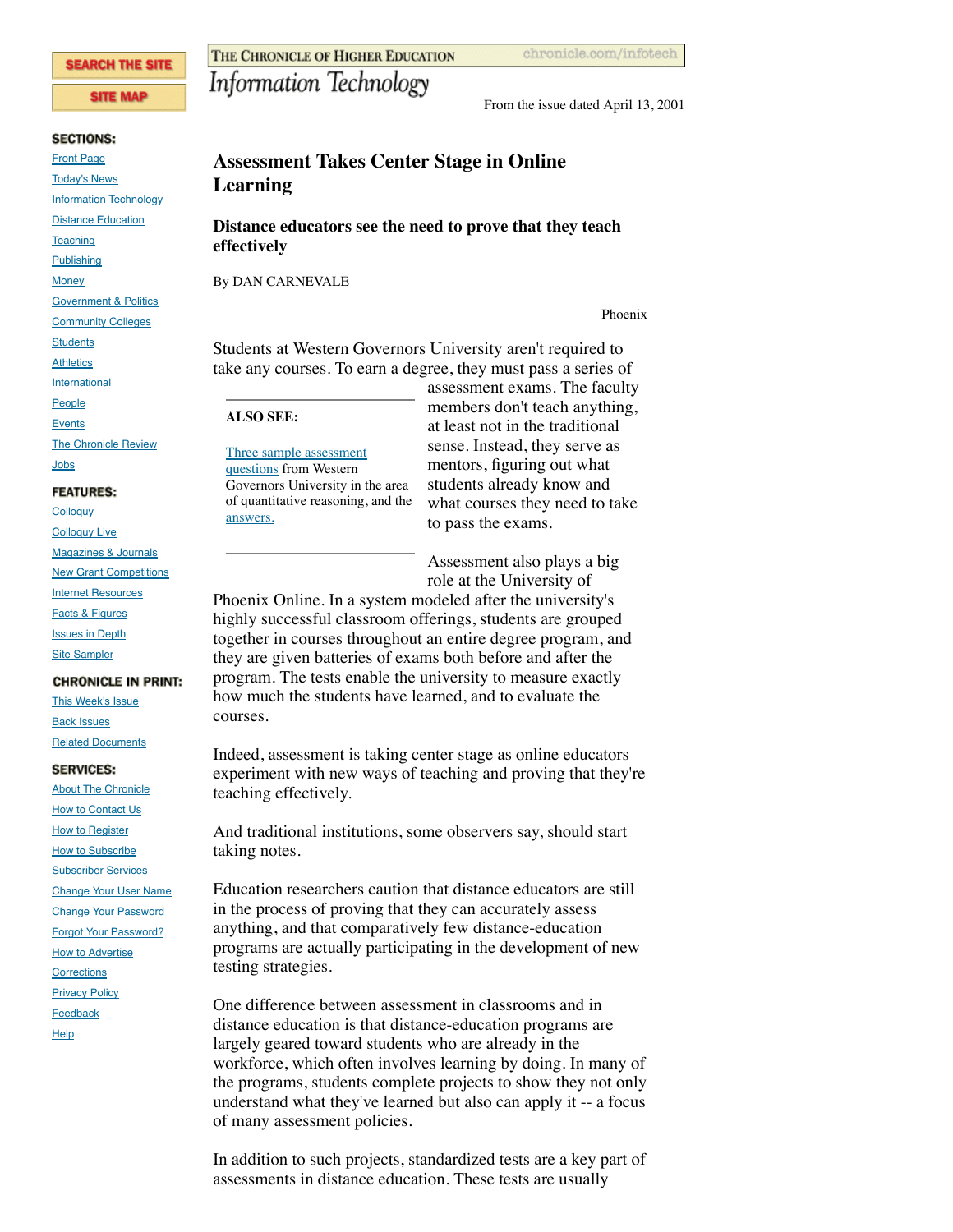administered online in proctored environments, such as in a student's hometown community college.

Western Governors and the University of Phoenix Online are among the most visible institutions creating assessment methods, but they are not alone. Many other distanceeducation programs use some form of outcomes-based assessment tests, including Excelsior College (formerly Regents College), in Albany, N.Y.; Pennsylvania State University's World Campus; Thomas Edison State College, in Trenton, N.J.; the State University of New York's Empire State College; and University of Maryland University College.

All of higher education is moving toward outcomes-based assessments, with online education leading the way, says Peter Ewell, senior associate at the National Center for Higher Education Management Systems. The push for new assessment models in online education comes largely from competition with its older brother, traditional education, says Mr. Ewell. Because distance education is comparatively new, he says, critics often hold it to a higher standard than traditional education when judging quality. It has more to prove, and is trying to use assessments that show its effectiveness as the proof.

Online education is only one of several influences putting pressure on traditional education to do more to assess the quality of courses. Accreditation agencies, state governments, and policy boards are all heading toward an inevitable question, Mr. Ewell says: How much bang for the buck is higher education putting out?

But Perry Robinson, deputy director of higher education at the American Federation of Teachers, says assessment exams shift the emphasis away from what he considers the most important element of learning: student interaction with professors in a classroom.

The federation has been critical of distance learning in the past, saying an undergraduate degree should always include a face-to-face component. Mr. Perry says having degrees that rely on students' passing tests reduces higher education to nothing more than job training.

Also, Mr. Perry doesn't want to see the role of the professor diminished, because that person knows the material the best and works with the students day after day. "Assessment is involved in the classroom when you engage the students and see the look of befuddlement on their faces," he says.

But Peggy L. Maki, director of assessment at the American Association for Higher Education believes that all of higher education will move toward a system of assessing outcomes for students. Although distance education is contributing to this movement, it isn't the biggest factor, she says. "We're talking about a cultural change."

Some of this change is prompted by the demands of legislators and other policy makers, Ms. Maki says. Also, institutions are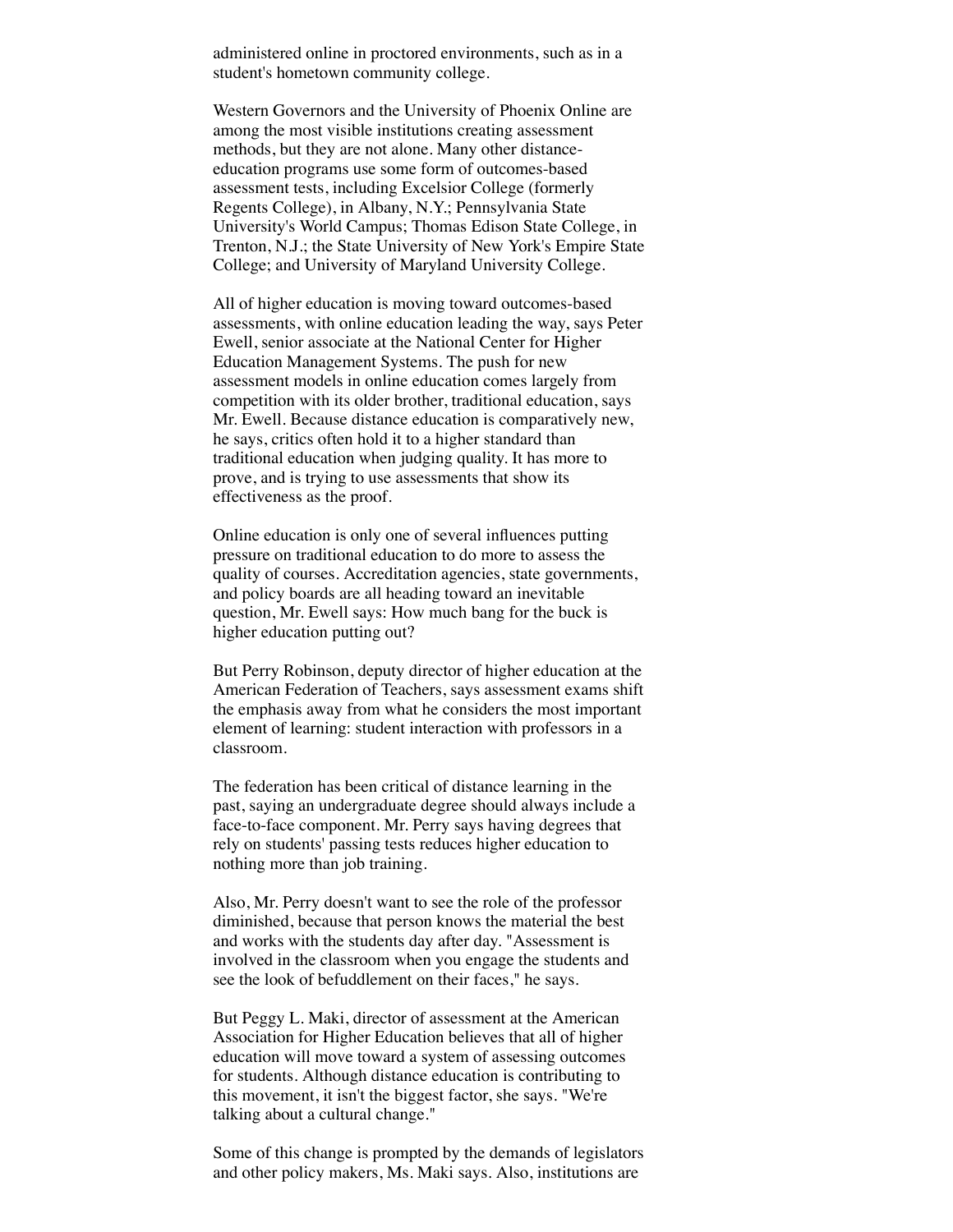feeling pressure from peers to create outcomes-assessment models. "I think there have been more challenges with people saying, 'Can you really do this?'" she says. "When they do, others say, 'Well, we better follow suit.'"

But traditional and distance-education institutions alike are struggling to figure out how to use the the results of assessment examinations to create programs and even budgets. "This is the hardest part of the assessment process -- how you use the results," Ms. Maki says.

Western Governors University's assessment system is intended to measure the students' competency in specific subjects. Because it doesn't matter to W.G.U. whether the students learned the material on their own or from courses they've taken through the university, the entire degree revolves around the assessment tests.

The university doesn't create its own courses. Instead, it forms partnerships with other universities around the country that have created online courses in various subjects. A student seeking a degree must show competency in a number of "domains." These include general education, such as writing and mathematics, and domains specific to the subject, such as business management.

Western Governors officials create some of their own assessment examinations and buy some from other organizations, such as the ACT and the Educational Testing Service.

For W.G.U.'s own exams, experts from the professional and academic arenas collaborate to determine what students need to demonstrate to prove they are competent in a field. Unlike traditional colleges, Western Governors separates assessment from learning. The professors who grade the assessment exams have not had any prior interaction with the student.

Some of the tests rely on essays or multiple-choice questions, while others are projects in which students must show they know how to use their knowledge. Completion of a degree involves a student taking versions of all these exams.

Projects are designed to simulate tasks that an employee might undertake in a real job. For an associate degree in applied science, information technology, and network administration, for example, students plan computer networks for small companies. The students present this plan in a five-page essay that details technical and financial requirements for enacting the plan, similar to a report an employee would present to a manager at such a company.

Each major has its own project requirements. For example, in an associate degree of business science, students have to create a marketing plan for a small company. The project takes the form of a five-page essay in which students detail how a company can improve its reach to customers.

These projects are part of the university's portfolio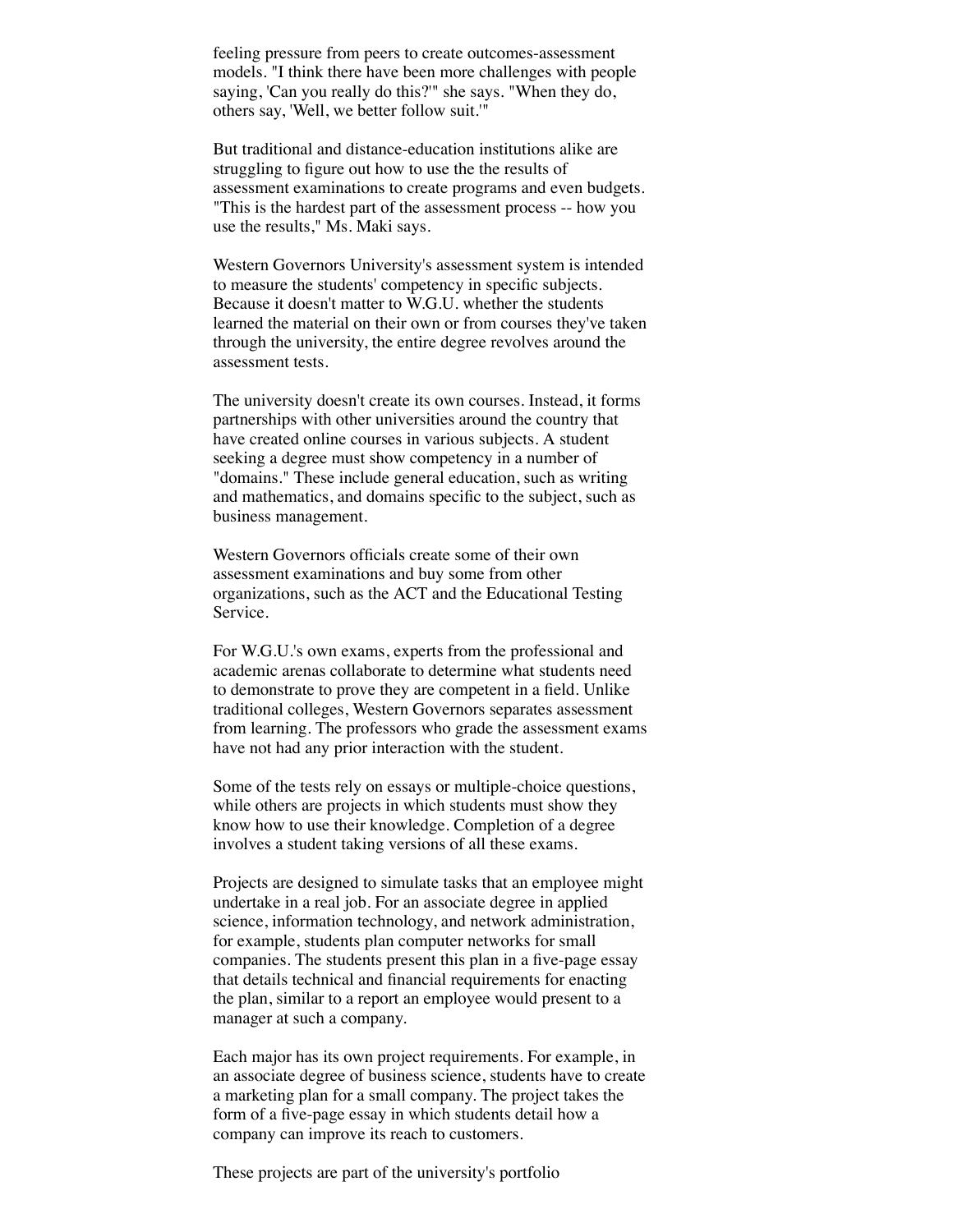requirement. Professors review the portfolio to determine whether the student has demonstrated the knowledge and skills to earn a degree. "Our degrees do ensure an appropriate level of problem-solving skills," says Alec M. Testa, director of assessment at the university.

Mr. Testa says that Western Governors learned how to assess outcomes from other institutions, such as Excelsior College and Alverno College, a women's institution in Milwaukee.

The institution has found that assessment is particularly popular with private companies whose employees take the university's courses. The university gets much of its money as donations from such companies, and it works with them to create degree programs and to find out what knowledge students must have to be able to do jobs at the companies well.

Peggi Munkittrick, senior director for teaching and learning strategy at SCT Corporation, a technology company, says having students work on projects instead of listen to lectures is an effective way to learn. She says Western Governors' courses often have students work in groups to solve problems, as they would in a company. "They actually have to use the skills of working in a collaborative fashion to create a product," she says.

The market will determine how fast outcomes assessment creeps into traditional education, says Utah Gov. Mike Leavitt, a Republican who was one of the founders of W.G.U. "If competency-based degrees become attractive, you could see universities doing both," he says.

Western Governors' assessment model also holds institutions accountable for the quality of their programs, he says. "You don't measure inputs," he says. "You measure outputs."

The University of Phoenix took the assessment practices of its face-to-face program and expanded them to its fast-growing online program.

Like their counterparts in the university's classrooms, students at the University of Phoenix Online take the same test just before they begin an academic program, which typically lasts at least two years, and again at the end. The university can then analyze the data to see how much the students have learned from the program, providing a type of quality check on the courses.

The tests usually consist of about 100 multiple-choice questions. University officials say the models have helped the university affirm the effectiveness of new pedagogical strategies that officials there have found work well both online and on campus.

University of Phoenix programs focus on specialized training for adult students, but also include general education. Even in, say, a business-management program, students are exposed to general courses, such as history, just as a traditional student would be.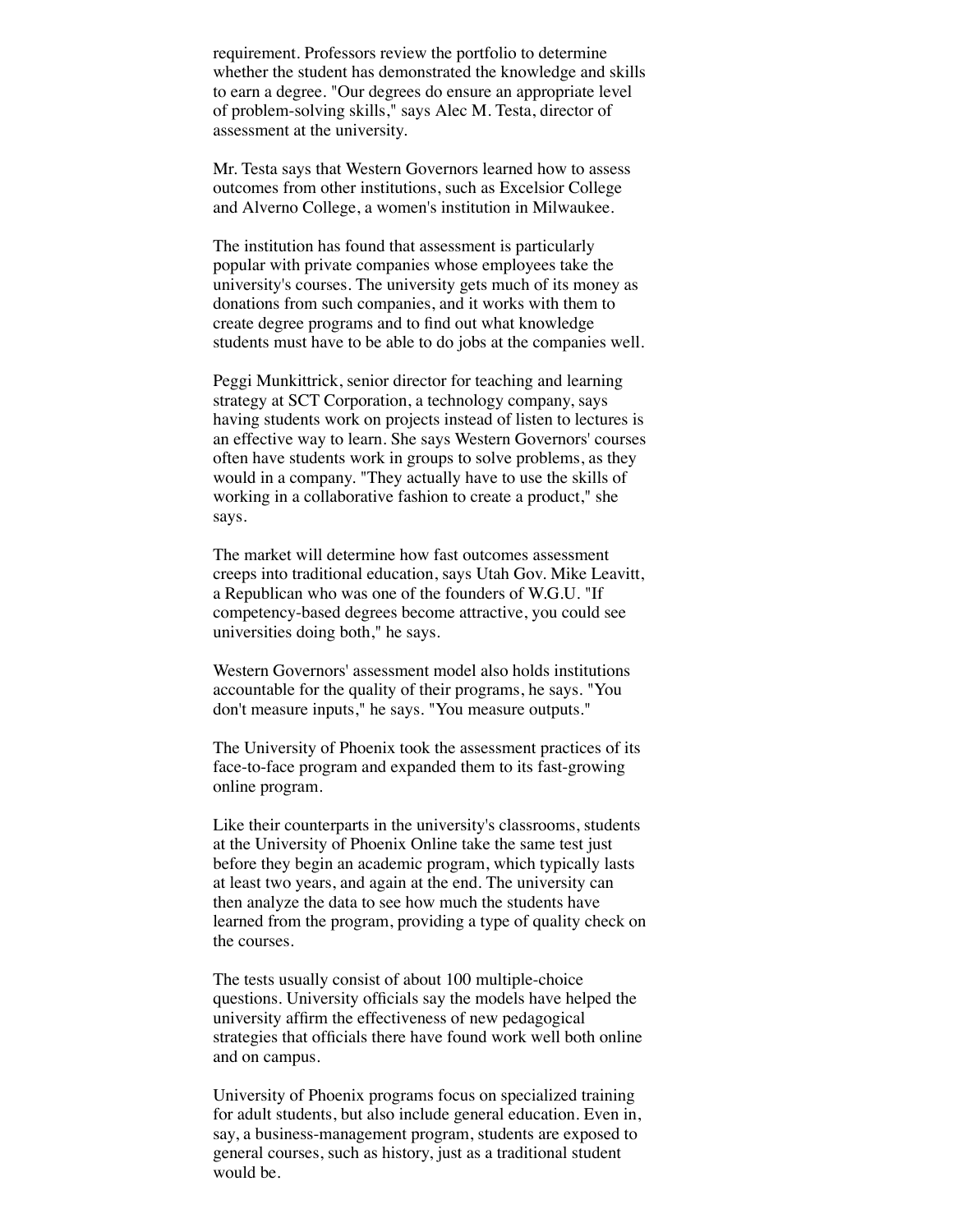"Theory and practice are emphasized, as well as individual development," says Brian Mueller, chief operating officer and vice president of the university.

The University of Phoenix also works closely with private companies to develop its programs. The institution finds out what skills different companies want from their prospective employees, and then works with professors who specialize in the field to develop a curriculum. The faculty members, who are called "facilitators," teach courses from this prepared curriculum.

Through the tests and projects, the university assesses a student's cognitive abilities, critical thinking, and communication skills. Faculty members also provide peer evaluations of each other's work to help improve teaching skills. "We measure everything that moves," says Karen Spahn, director of institutional research at the university.

"The higher-education community continues to be challenged by the assessment of student outcomes," says Charles M. Cook, the director of the New England Association of Schools and Colleges' Commission on Institutions of Higher Education.

Traditional education, he says, will probably slowly follow the lead of distance education. "It's in a better position to assess student learning than a traditional establishment," Mr. Cook says. "It's truly more student-focused and outcomes-focused."

Arthur E. Levine, president of Teachers College of Columbia University, says that institutions are still in the beginning stages of developing these assessment models, but that they will eventually be used in all aspects of higher education. "It's the future of both traditional and nontraditional education," he says.

As new ways of teaching and new evaluation techniques are invented, the old process of accumulating credits to finish a degree will eventually become obsolete, Mr. Levine says. "The process base was a natural consequence of the Industrial Revolution," he says. "But now we're entering the information age."

Lee R. Alley, manager of instructional-technology projects at Montgomery College, in Rockville, Md., and Kathryn E. Jansak, associate provost of Shawnee State University, have found that some of the better online programs use outcomes [assessment \(http://www.worldclassstrategies.com/papers/](https://web-beta.archive.org/web/20010606134936/http://www.worldclassstrategies.com/papers/keys.htm) keys.htm). "It turns out that quality assurance and quality assessment line up on top of each other in a very tidy sort of way," says Mr. Alley.

He believes that distance education will influence traditional education as professors and administrators learn what experiments in distance education work. "It's turning out to be the R&D; lab of higher education," he says. "Those principles of learning science pretty much apply in any domain."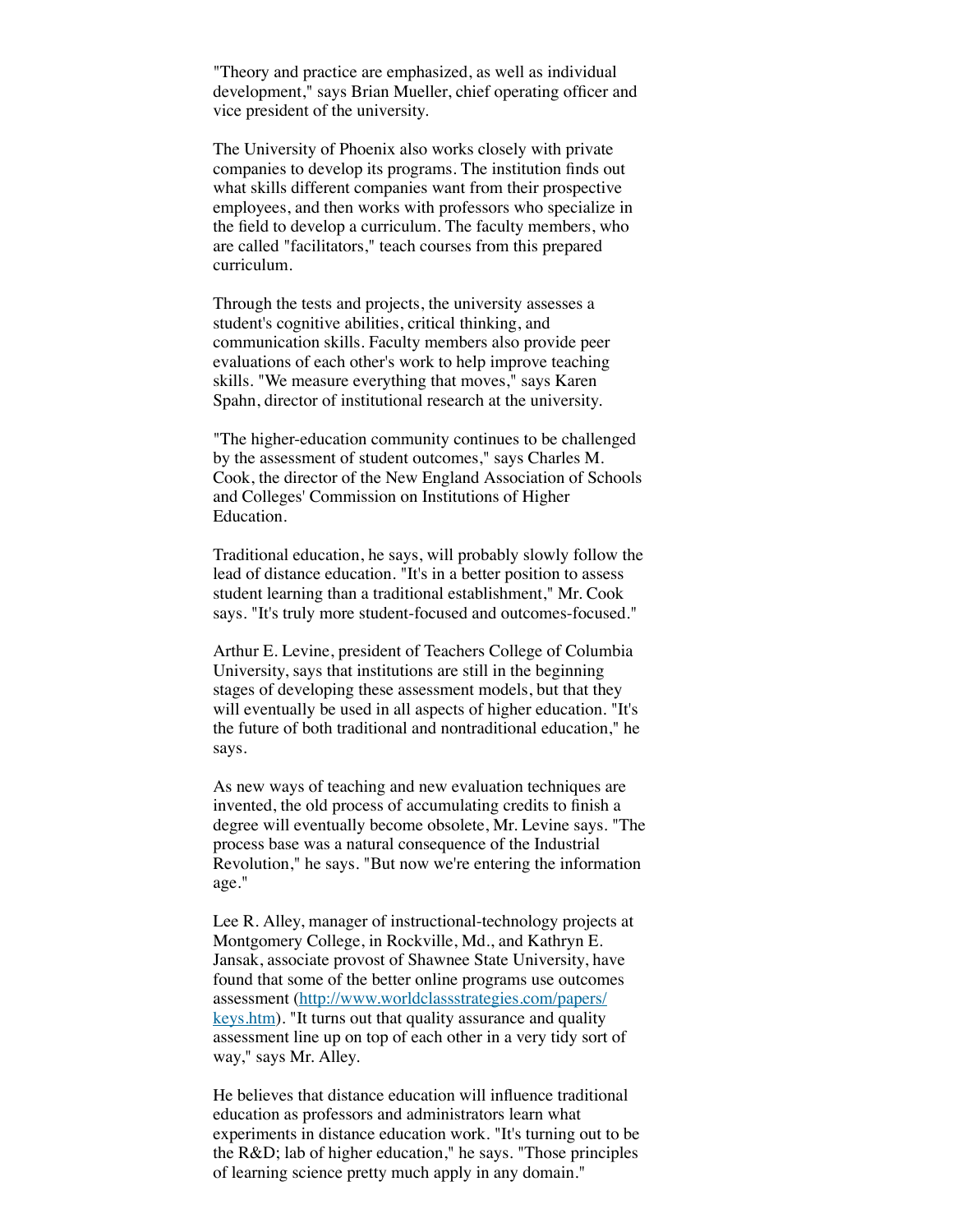Although online education may be taking a leadership role in assessing student outcomes, not that many distance-education programs rely on assessment models.

In Mr. Alley's view, neither traditional education nor distance education is doing enough to experiment with new teaching techniques and assessment. "We don't have enough leaders," he says.

All the regional accreditation agencies have been working on a list of "best practices" to serve as guidelines for institutions building online programs.

A report on the guidelines project strongly urged institutions to evaluate the effectiveness of their programs by assessing how well students did and how much they learned. The report recommends assessing "the extent to which student learning matches intended outcomes, including for degree programs both the goals of general education and the objectives of the major."

The report also suggests determining whether the degree program include "measures of student competence in fundamental skills such as communication, comprehension, and analysis." The report does not give specific advice on how the institutions should assess these aspects.

The online programs are competing for some of the same students traditional institutions want. Students who are worried about whether they'll get jobs are going to be asking for evidence that one college program is better than another, says Mr. Ewell, of the National Center for Higher Education Management Systems.>

"Those competitive pressures are being felt in traditional education because students are starting to ask those questions," he says. "The effect is going to be measured in years, not months."

#### <span id="page-5-0"></span>**QUESTIONS ...**

Western Governors University does not require students to complete courses but rather uses assessments to determine whether a student should be granted a degree or certificate. To earn an associate degree, a student typically spends 30 hours in testing, answering questions such as those below. The exams cover quantitative reasoning and communication skills, in addition to the subject the student is studying. Here are three sample assessment questions, in the area of quantitative reasoning:

1. You operate a machine that stamps bottle caps out of 3-inch-by-3-inch aluminum squares. Occasionally, the machine produces an unusable cap, a reject, that must be recycled. The number of rejects made at different production rates is shown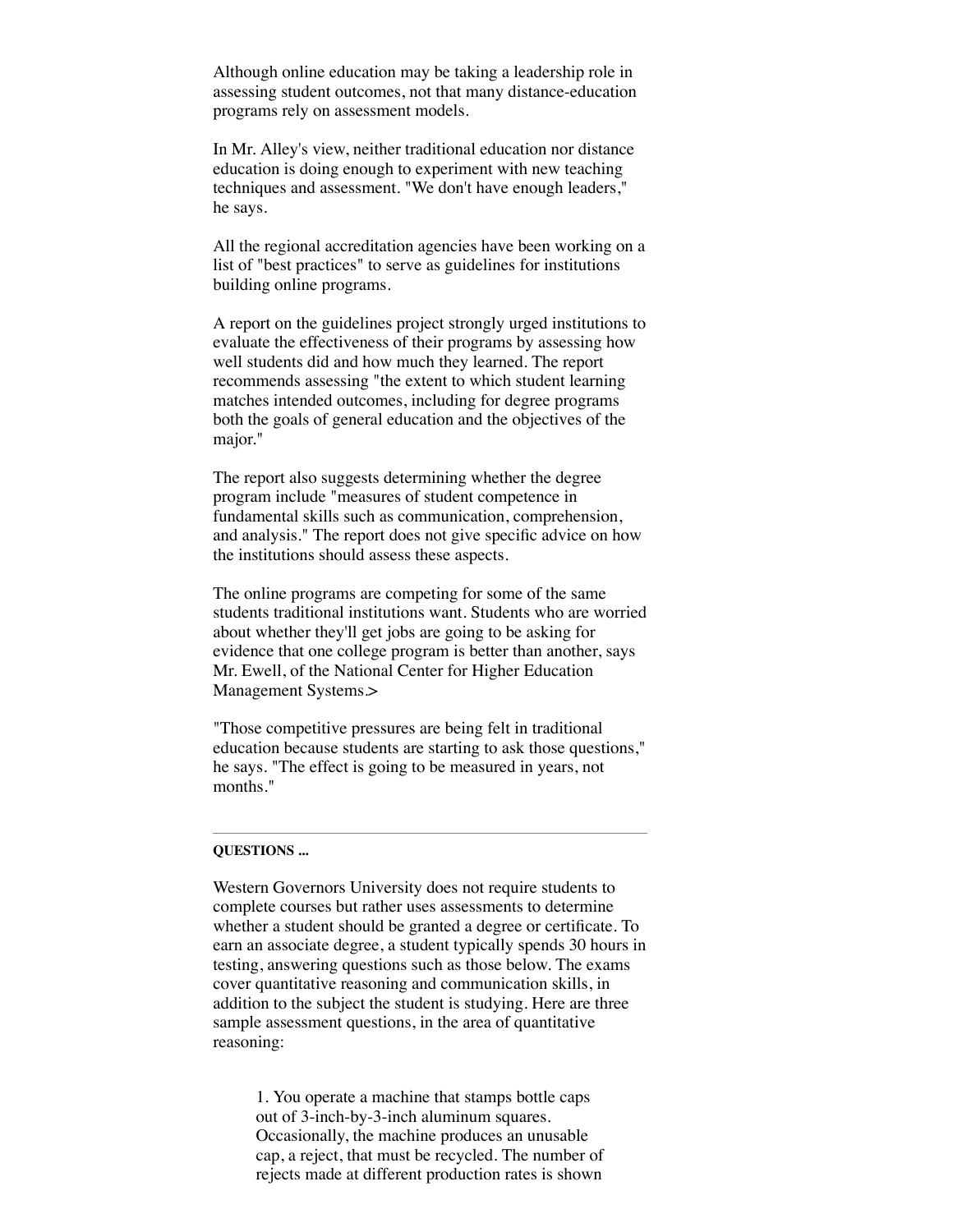in the graph below. Today you have been told to produce 600 caps per hour. Approximately how many caps total should you have to produce to end up with your quota of 2,400 good ones? (The coordinates of the points on the graph are, from left to right: (75,4), (150,6), (300,12), (600,24), and (1200,50).)



2. You can install 12 square yards of flooring in 3 hours and 15 minutes. You need to put the same type of flooring in a room that is 10 feet 4 inches by 15 feet 9 inches and figured it would take you 39 hours and 33 minutes. Just before starting, you do a quick estimate in your head and think you might have made a mistake. What error, if any, did you make?

## **a) accidentally doubled the time needed to install 12 square yards.**

**b) didn't make any mistakes -- the answer was right.**

**c) rounded the room measurements to the nearest foot.**

**d) didn't convert the room measurements to square yards.**

3. Psychologists tell us that the average person dreams about five times each night. Many people have experienced "precognitive" or "predictive" dreams sometime in their lives in which many details of a particular dream later turn out to come true. Some people claim that the fact that many people have had predictive dreams of this kind proves that our minds have the power to foretell the future. Explain why, based on probability theory, it is reasonable to expect people to have occasional predictive dreams without needing to invoke any unusual mental powers.

<span id="page-6-0"></span>**... ANSWERS**

1. The problem first requires you to know exactly what is being asked. This might be re-phrased: "how many caps in addition to the 2,400 that I need must be produced in order to cover the number of rejects at that particular production rate?" By looking at the graph carefully, you can